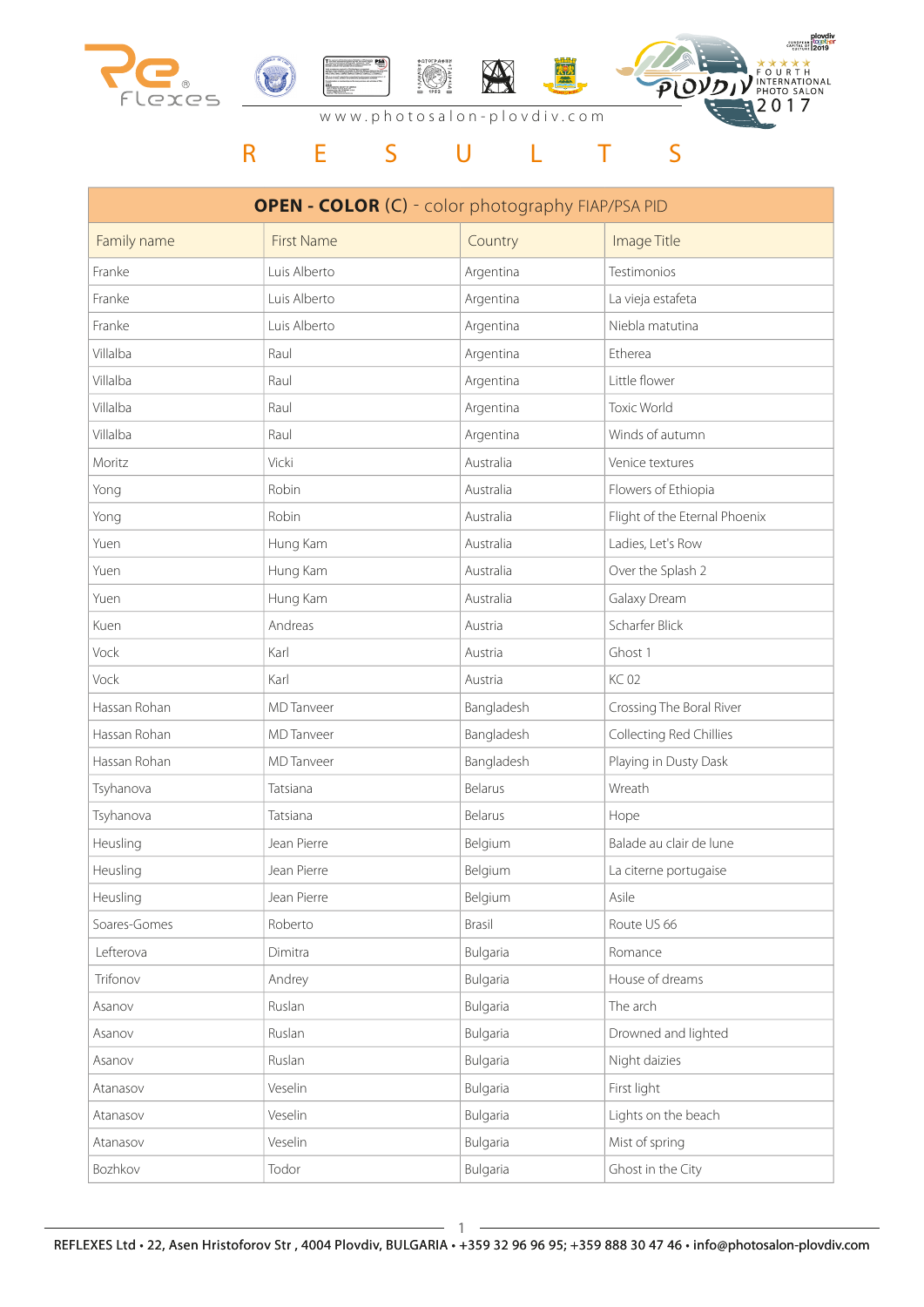







| Bozhkov            | Todor     | Bulgaria | Throne Hall                     |
|--------------------|-----------|----------|---------------------------------|
| Dimitrova          | Teodora   | Bulgaria | Chasing the time                |
| Dimitrova          | Teodora   | Bulgaria | Safe in my heart                |
| Dimitrova Nikolova | Evgenia   | Bulgaria | Blue boats                      |
| Dobrev             | Milen     | Bulgaria | Суша                            |
| Dobrev             | Milen     | Bulgaria | Талази                          |
| Dobrev             | Milen     | Bulgaria | Синева                          |
| Dobrev             | Milen     | Bulgaria | Спокойствие                     |
| Evdokimov          | Emilign   | Bulgaria | Rocks and lights                |
| Evdokimov          | Emilign   | Bulgaria | Misty morning                   |
| Hristov            | Kiril     | Bulgaria | Mistery girl                    |
| Hristov            | Kiril     | Bulgaria | <b>REVEASED</b>                 |
| Hristov            | Kiril     | Bulgaria | The order of life               |
| Ilarionov          | Ivan      | Bulgaria | Aurora over Olstind             |
| Ilarionov          | Ivan      | Bulgaria | Tevno Ezero Lake                |
| Iliev              | Stoyan    | Bulgaria | Festival2                       |
| Ivanov             | Ivan      | Bulgaria | Poppy                           |
| Karadjova          | Alexandra | Bulgaria | Dreams from Cappadocia          |
| Kostov             | Kalin     | Bulgaria | Lora                            |
| Lazarov            | Krasimir  | Bulgaria | Chiesa San Martino              |
| Lazarov            | Krasimir  | Bulgaria | Piazza del Duomo, San Gimignano |
| Madzharov          | Kostadin  | Bulgaria | Spirit and tradition            |
| Madzharov          | Kostadin  | Bulgaria | The Cross                       |
| Madzharov          | Kostadin  | Bulgaria | Autumn Falls                    |
| Mominski           | Miroslav  | Bulgaria | Ice dance                       |
| Mominski           | Miroslav  | Bulgaria | Projection                      |
| Mominski           | Miroslav  | Bulgaria | St. Haralambos                  |
| Mominski           | Miroslav  | Bulgaria | Land                            |
| Nenov              | Angel     | Bulgaria | Winter beach                    |
| Obretenova         | Antoaneta | Bulgaria | colors_on_window                |
| Obretenova         | Antoaneta | Bulgaria | Into the fog                    |
| Obretenova         | Antoaneta | Bulgaria | Colors in forest                |
| Pastuhova          | Petya     | Bulgaria | On_work                         |
| Petkova            | Darina    | Bulgaria | the new beginning               |
| Rachev             | Galin     | Bulgaria | Dandelion rain                  |
| Radilova           | Radila    | Bulgaria | Morning                         |
| Rashkovski         | Emil      | Bulgaria | Make a wish                     |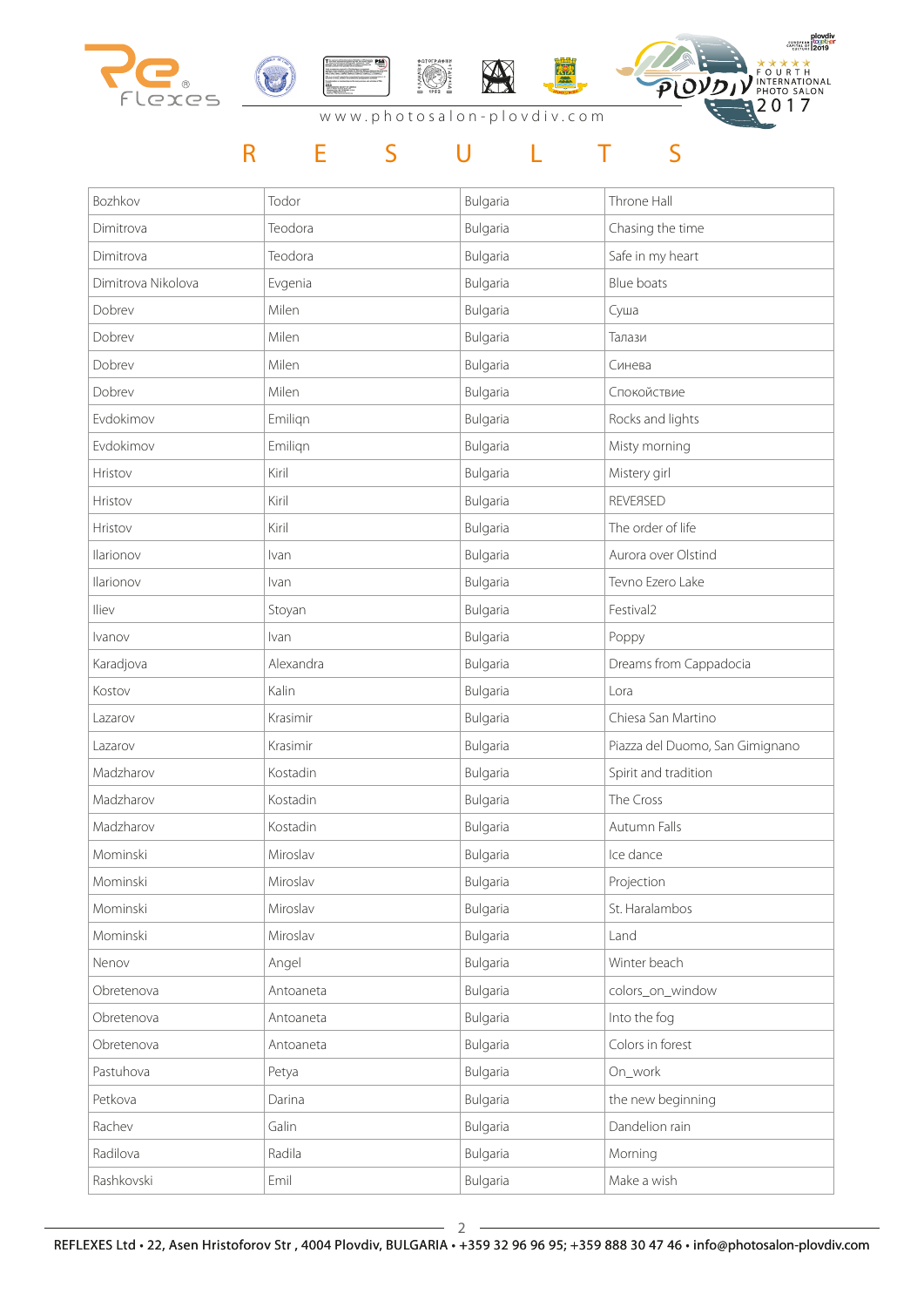







| Rashkovski | Emil            | Bulgaria | In the mysterious wood      |
|------------|-----------------|----------|-----------------------------|
| Sakelariev | Ivailo          | Bulgaria | Alien                       |
| Sakelariev | Ivailo          | Bulgaria | Exterior                    |
| Shipchanov | Petar           | Bulgaria | Red church                  |
| Stefanova  | Mariana         | Bulgaria | The Guardian of the Forest  |
| Suhorukov  | Kaloian         | Bulgaria | Meteora At Sunset           |
| Trifonov   | Trifon          | Bulgaria | The Winter Sea              |
| Trifonov   | Trifon          | Bulgaria | The Spiral of Time          |
| Tsetkova   | Dana            | Bulgaria | Mood                        |
| Koutzarova | Maria           | Canada   | The tree on the beach       |
| Koutzarova | Maria           | Canada   | The perfect storm           |
| Kwan       | Phillip         | Canada   | Eagle Landing on Ice        |
| Kwan       | Phillip         | Canada   | Bear Catching Fish 5        |
| Tam        | Kam Chiu        | Canada   | Barrie skater               |
| Tam        | Kam Chiu        | Canada   | Halt and fall               |
| Tam        | Kam Chiu        | Canada   | Welland race                |
| Airosa     | Alexandrino Lei | China    | Refreshing way              |
| Airosa     | Alexandrino Lei | China    | Story Teller 02             |
| Cao        | Qi              | China    | Ice melting                 |
| Chen       | Lanfeng         | China    | Aerial view of gossip city  |
| Chen       | Lanfeng         | China    | Chinese Dragon              |
| Chen       | Lanfeng         | China    | Grazing home                |
| Chen       | Lanfeng         | China    | Hope home 3                 |
| Chen       | Yuan            | China    | A pleasant afternoon        |
| Chen       | Yuan            | China    | Selling love                |
| Chen       | Junjie          | China    | Curves                      |
| Chen       | Junjie          | China    | To be No.1                  |
| Guo        | Jing            | China    | Stare                       |
| Hu         | Weiguo          | China    | Holy water                  |
| Hu         | Weiguo          | China    | Warm                        |
| Hu         | Senrong         | China    | Hump of desert              |
| Huang      | Weihua          | China    | Hani terrace for millennium |
| Huang      | Weihua          | China    | Grandma and sheep           |
| Huang      | Zeyuan          | China    | Fields in twilight          |
| Kuang      | Ya              | China    | Between life and death      |
| Kuang      | Ya              | China    | Yellow secret area          |
| Li         | Ming            | China    | Orthodox Jews               |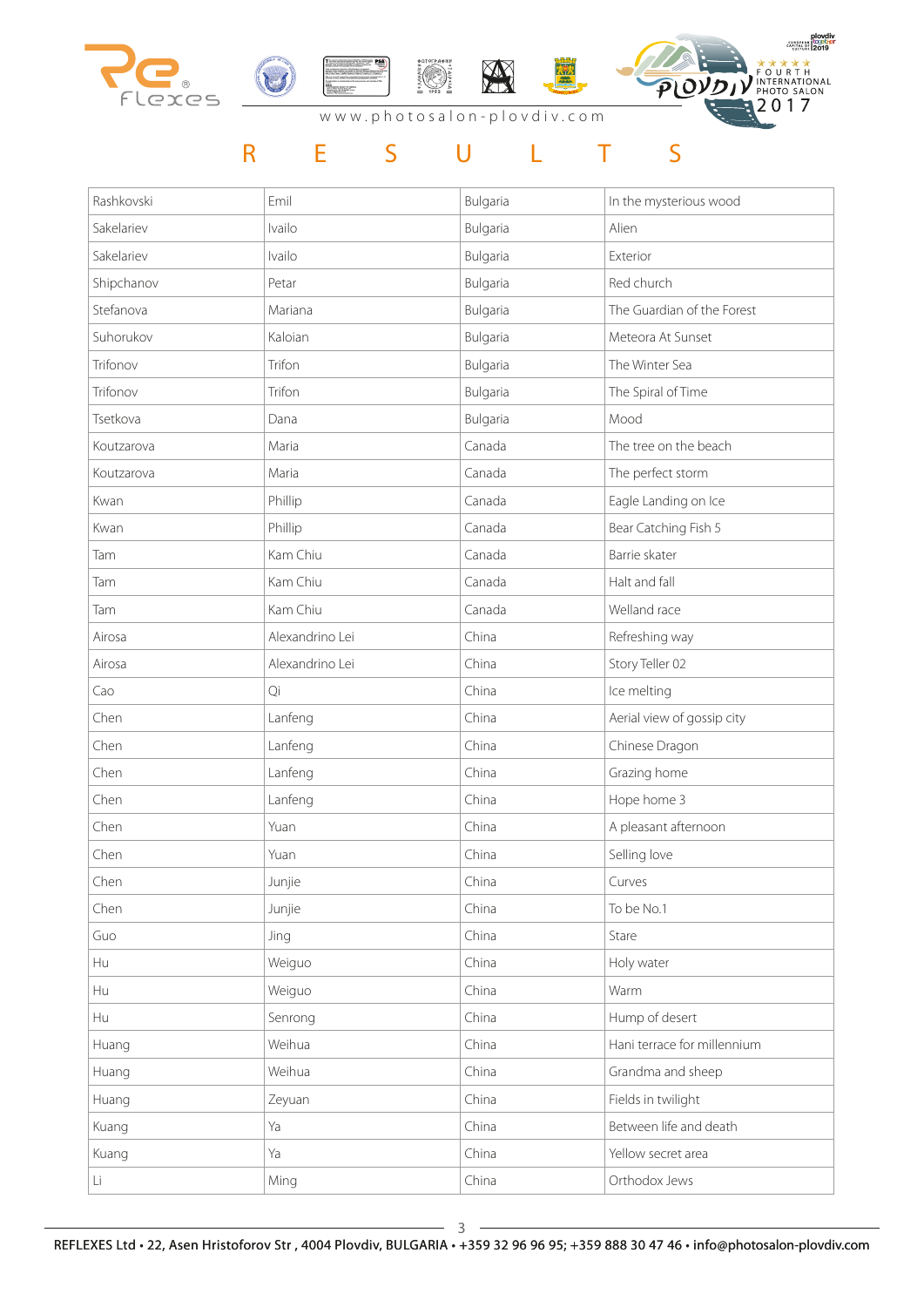





#### www.photosalon-plovdiv.com

| Li    | Jianping   | China  | Home                                  |
|-------|------------|--------|---------------------------------------|
| Li    | Yushan     | China  | Long journey                          |
| Li    | Yue        | China  | Joyous people and jumping fish        |
| Liu   | Sui        | China  | Gather seafood                        |
| Liu   | Sui        | China  | Work at sunrise                       |
| Liu   | Haiyan     | China  | Life                                  |
| Lv    | Qiang      | China  | Dreamwalker                           |
| Lv    | Qiang      | China  | Ten thousand steeds gallop            |
| Shang | Haizhong   | China  | Populus under Kunlun Mountains        |
| Shao  | Zhanxiang  | China  | Mother and son                        |
| Suo   | Nan        | China  | Retrospect                            |
| Wan   | Yi         | China  | Mining area 5                         |
| Wang  | Li         | China  | Out for sea                           |
| Wang  | Shaoyan    | China  | Spindrift                             |
| Wang  | Shaoyan    | China  | The achievement of a general          |
| Wang  | Shaoyan    | China  | The universe in cloud                 |
| Wang  | Jian       | China  | Homeward journey                      |
| Wang  | Shuaiqi    | China  | Pastoral song                         |
| Wang  | Shuaiqi    | China  | Life-time                             |
| Xiao  | Shiqing    | China  | Fishing song in green water           |
| Xiao  | Shiqing    | China  | Ten-Thousand Horses Running           |
| Xu    | Lei        | China  | Sound of sea                          |
| Xu    | Ping       | China  | Soaring dragon playing with ball      |
| Yan   | Jinsong    | China  | Inner Senses-Shadow                   |
| Yan   | Jinsong    | China  | Compete                               |
| Yang  | Jianrong   | China  | Red Childhood                         |
| Yang  | Shenghua   | China  | Tranquil homeland                     |
| Zhang | Degiang    | China  | Homeland of White tea                 |
| Zhang | Degiang    | China  | Holy land of mood                     |
| Zhao  | Peigen     | China  | Caravans                              |
| Zhao  | Peigen     | China  | Yardang landscape                     |
| Zhou  | Jincheng   | China  | Shine forever like the moon and stars |
| Zhou  | Jincheng   | China  | Red wooden houses                     |
| Zhou  | Lihe       | China  | Shepherd                              |
| Zhu   | Hanju      | China  | Red lip and sweet wine                |
| Koula | Komodromou | Cyprus | Abandoned Ship                        |
| Koula | Komodromou | Cyprus | Gone With The Wind                    |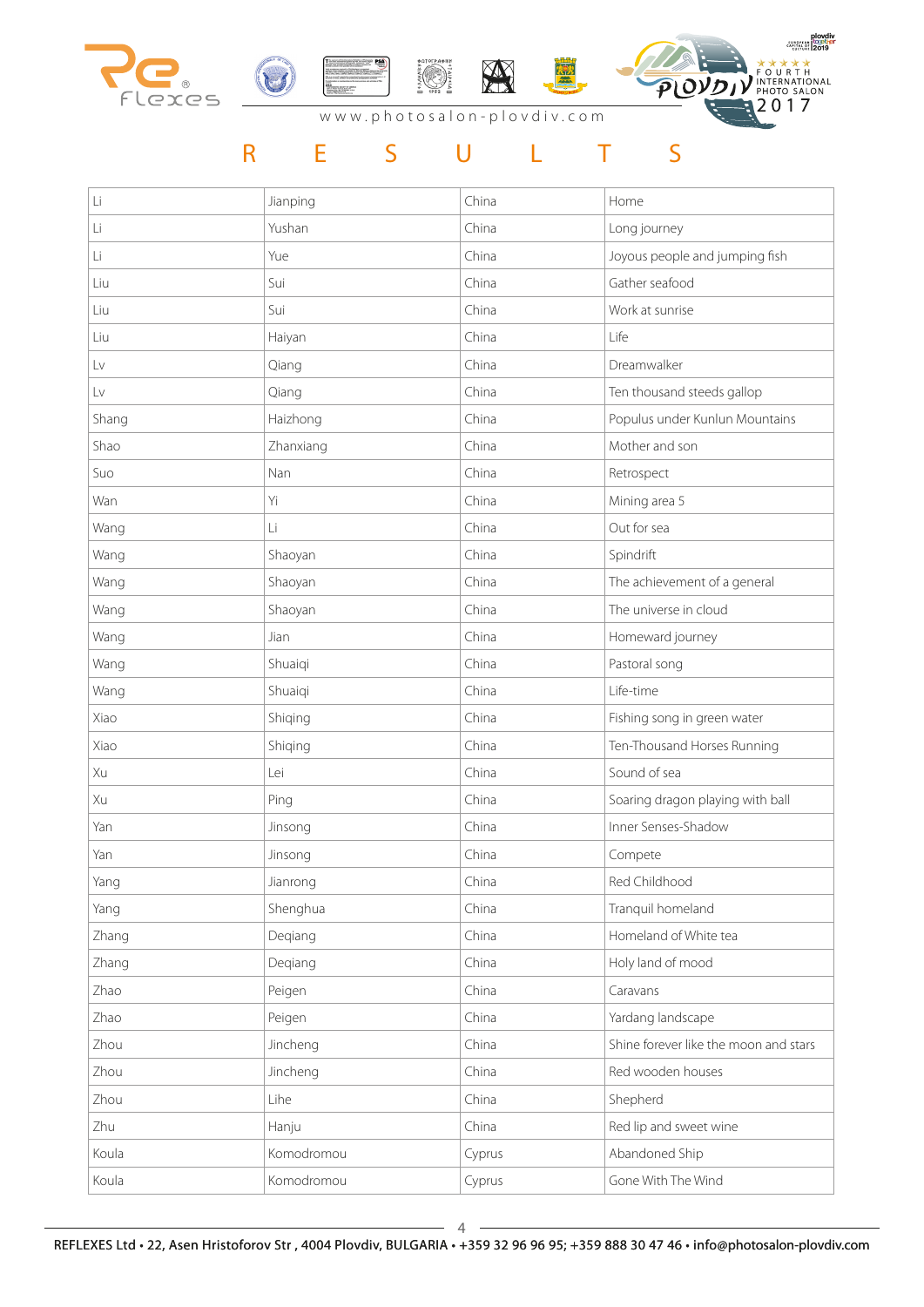





| Koula         | Komodromou | Cyprus  | Pepper Splash             |
|---------------|------------|---------|---------------------------|
| Kranos        | Pantelis   | Cyprus  | Our aqua living           |
| Rytter        | Benny      | Denmark | Curve on square           |
| Rytter        | Benny      | Denmark | Wet Curve                 |
| Suszkiewicz   | Ole        | Denmark | Harmonica Clown           |
| Suszkiewicz   | Ole        | Denmark | Foggy Walk                |
| Wilkinson     | Eileen     | England | <b>Blossom Time</b>       |
| Hypen         | Kai        | Finland | Taking off                |
| Kukkonen      | Eero       | Finland | Polypores                 |
| Heritier      | Jacques    | France  | Un Soir a Valensole       |
| Heritier      | Jacques    | France  | Peupliers en Limagne      |
| Paris         | Trinley    | France  | Sphynx                    |
| Paris         | Trinley    | France  | Dame au collier           |
| Samoyault     | Guy B.     | France  | Mountains reflects        |
| Boehm         | Gerhard    | Germany | Scotland Panorama         |
| Kluger        | Manfred    | Germany | Primaballerina-3          |
| Koepf         | Achim      | Germany | Hawaii 51                 |
| Koepf         | Achim      | Germany | Lofoten 318               |
| Koepf         | Achim      | Germany | Lofoten 327               |
| Noeth         | Lothar     | Germany | Herde                     |
| Stein-Leibold | Isolde     | Germany | Herbststurm               |
| Stein-Leibold | Isolde     | Germany | No woman no Cry           |
| Stein-Leibold | Isolde     | Germany | The secret life of plants |
| Ivanova       | Teodora    | Greece  | The blue hour             |
| Baladakis     | George     | Greece  | Enjoint your life 3       |
| Gatsoulis     | Nikolaos   | Greece  | Wave of the future        |
| Kavroulaki    | Eleftheria | Greece  | Idols                     |
| Kazazis       | Mihalis    | Greece  | <b>GONDOLA</b>            |
| Lambropoulou  | Eva        | Greece  | Silk passion              |
| Mytilinos     | Georgios   | Greece  | MASS MUD THERAPHY         |
| Mytilinos     | Georgios   | Greece  | MUD BATH                  |
| Mytilinos     | Georgios   | Greece  | SUPPORTING                |
| Paraskevakis  | Dimitrios  | Greece  | Misty Meteora             |
| Sapounakis    | Pantelis   | Greece  | Wreck                     |
| Skotiniotis   | lannis     | Greece  | Walking                   |
| Skotiniotis   | lannis     | Greece  | Agonizing effort          |
| Toussimis     | Dimitris   | Greece  | Vivid Boys                |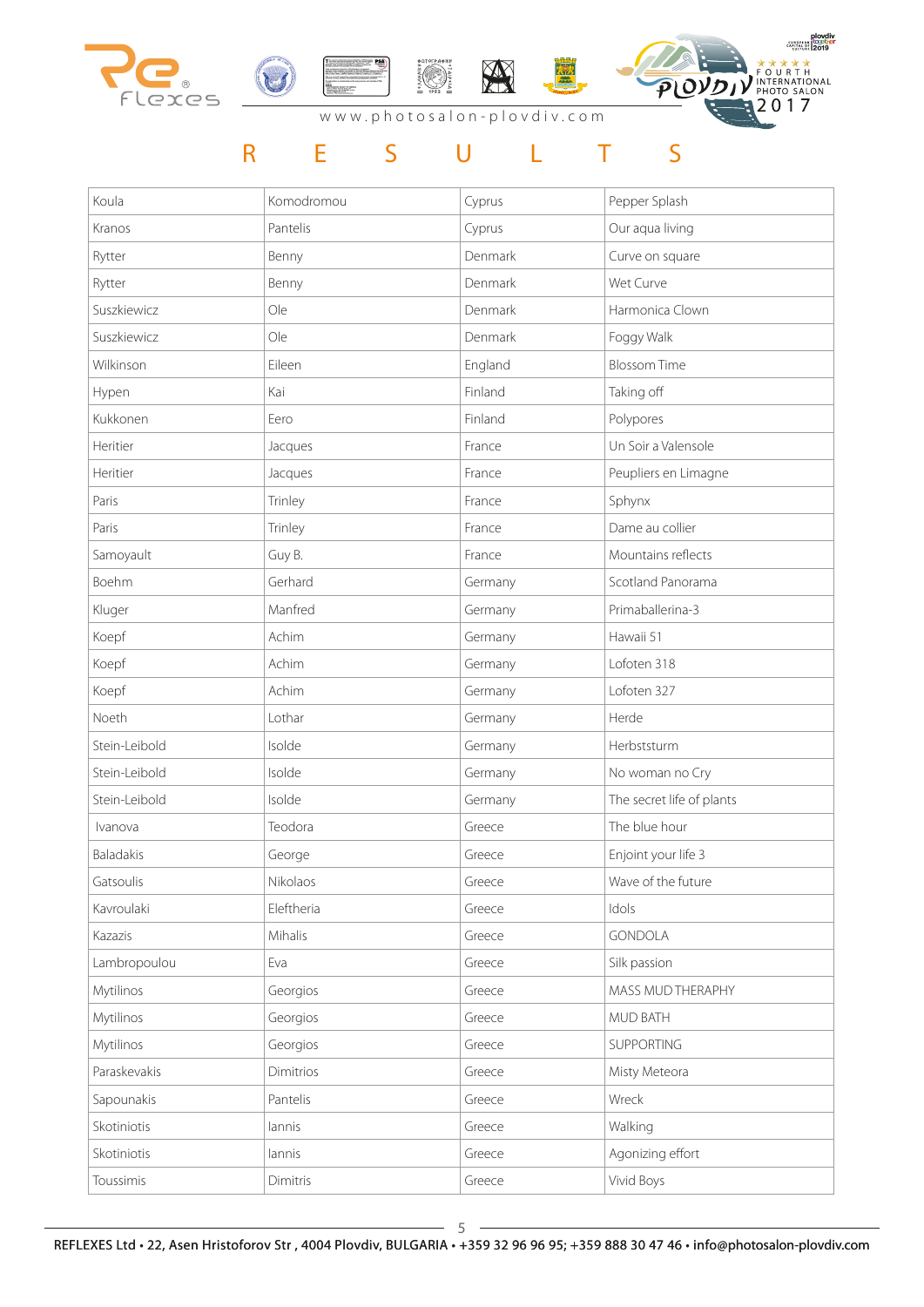







#### www.photosalon-plovdiv.com

| Tsigkas    | Giorgos    | Greece    | Following the staircase        |
|------------|------------|-----------|--------------------------------|
| Vogiatzaki | Maria      | Greece    | In the fog                     |
| Vrentzoy   | Pelagia    | Greece    | The mirror-C3                  |
| Vrentzoy   | Pelagia    | Greece    | Window light-C4                |
| Zeinis     | Efstathios | Greece    | Flying on a sail-C1            |
| Zeinis     | Efstathios | Greece    | Evening Glow -C2               |
| Priaulx    | Jayne      | Guernsey  | <b>Tunnel Vision</b>           |
| Au-Yeung   | Kwong Ying | Hong Kong | Central at Night 02            |
| Chan       | H.W.       | Hong Kong | Fire dragon A                  |
| Chan       | H.W.       | Hong Kong | Beautiful moments 21           |
| Cheung     | Koon Nam   | Hong Kong | Golden Eagle 02                |
| Cheung     | Koon Nam   | Hong Kong | Golden Eagle Fighting 01       |
| Jung       | Elva KP    | Hong Kong | Temple in Myanmar              |
| Jung       | Elva KP    | Hong Kong | Fairy                          |
| Wong       | Shiu Gun   | Hong Kong | Catching three horses          |
| Jambori    | Tamas      | Hungary   | Eye                            |
| Jambori    | Tamas      | Hungary   | Lamp                           |
| Kerekes    | Istvan     | Hungary   | The wild girl                  |
| Kovacs     | Krisztian  | Hungary   | Vein                           |
| Kovacs     | Krisztian  | Hungary   | Golden eggs                    |
| Kranitz    | Roland     | Hungary   | Busy                           |
| Kranitz    | Roland     | Hungary   | End of the road                |
| Kranitz    | Roland     | Hungary   | Girls                          |
| Kranitz    | Roland     | Hungary   | The big catch                  |
| Siman      | Laszlo     | Hungary   | Lynx                           |
| Szabo      | Janos      | Hungary   | Low water at Mont-Saint-Michel |
| Varga      | Szilard    | Hungary   | <b>Bottles with Mirror</b>     |
| Varga      | Szilard    | Hungary   | Green Stripes                  |
| Banerjee   | Sounak     | India     | <b>Blue Mountains</b>          |
| Banerjee   | Sounak     | India     | Cows will fly                  |
| Banerjee   | Sounak     | India     | Desert Horizons                |
| Ghosh      | Indranil   | India     | Vulture by the Dusk            |
| Swami      | Seema      | India     | Defense Curl                   |
| Swami      | Seema      | India     | Tawang Monastery               |
| Lee        | Hengki     | Indonesia | <b>Blue Lullaby</b>            |
| Lee        | Hengki     | Indonesia | Concord                        |
| Lee        | Hengki     | Indonesia | Velvet                         |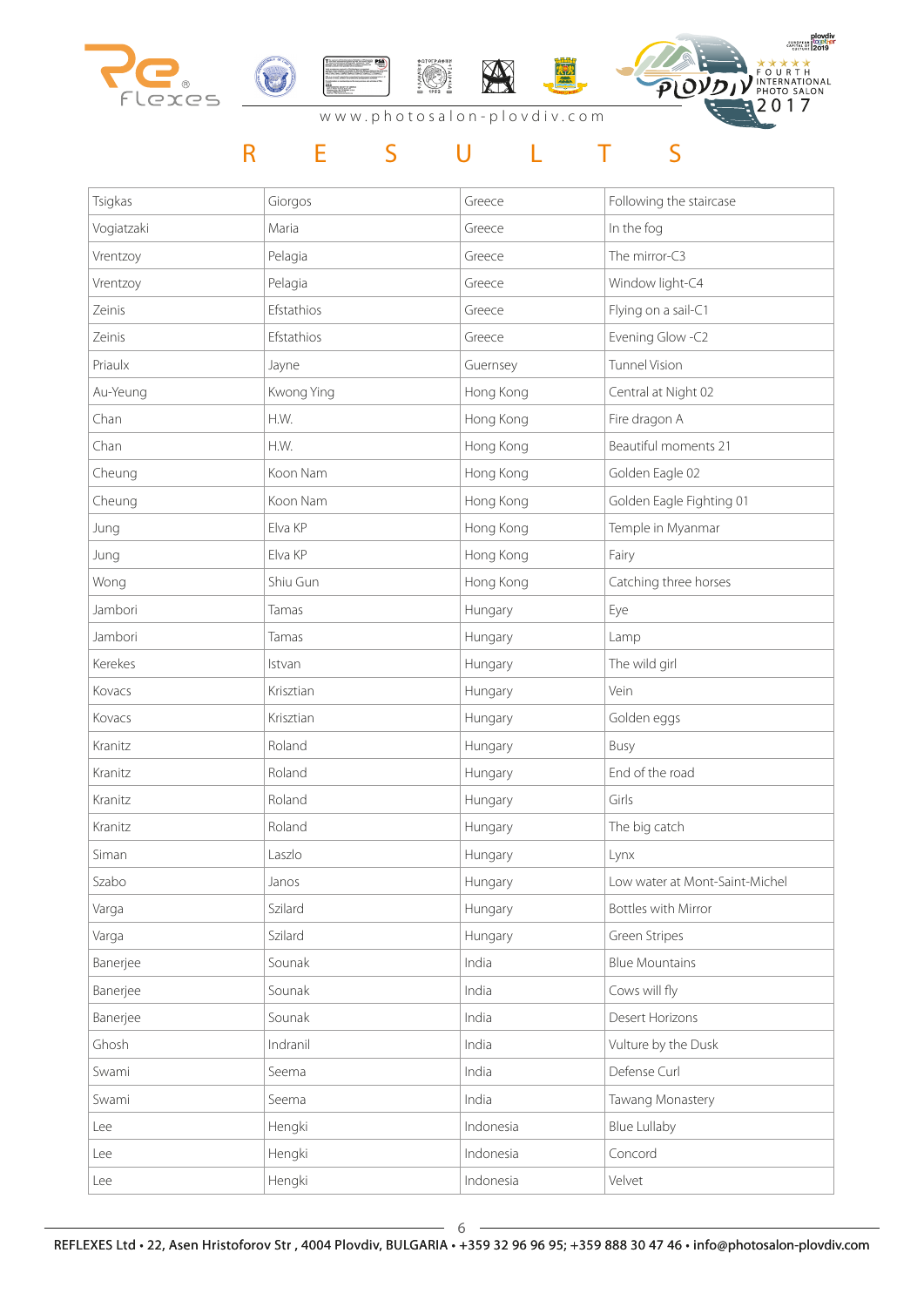







www.photosalon-plovdiv.com

| Tedjapawitra   | Lani Puspasari | Indonesia | Diskusi                              |
|----------------|----------------|-----------|--------------------------------------|
| Tedjapawitra   | Lani Puspasari | Indonesia | Time for Study                       |
| Arabzadeh      | Saeed          | Iran      | Fire In Desert                       |
| Arabzadeh      | Saeed          | Iran      | Pacification                         |
| Bagherian      | Abbas          | Iran      | Sun and soil                         |
| Bagherian      | Abbas          | Iran      | Supply and demand                    |
| Bagherian      | Abbas          | Iran      | Unknown boys                         |
| Dehghan        | Amin           | Iran      | The old village                      |
| Heidari Khayat | Homan          | Iran      | Cut                                  |
| Heidari Khayat | Homan          | Iran      | Hat                                  |
| Heidari Khayat | Homan          | Iran      | Tension                              |
| Mahdavi        | Arash          | Iran      | Forgotten Dhow                       |
| Mahmoodi       | Hossein        | Iran      | Urmia Lake5                          |
| Mobasheri      | Miran(shoresh) | Iran      | Man Shepherd                         |
| Mortazavi      | Seyed Ehsan    | Iran      | Ship                                 |
| Mortazavi      | Seyed Ehsan    | Iran      | Simple life                          |
| Qazvini        | Shahram        | Iran      | 2 person taking picture near the sea |
| Rostam Dost    | Sherzad        | Iran      | Wiater                               |
| Danev          | Stoycho        | Ireland   | Sunset at Malin Head, Ireland        |
| Doyle          | Joe            | Ireland   | AnnaRose In Blue                     |
| Doyle          | Joe            | Ireland   | Holly Lioness                        |
| Doyle          | Joe            | Ireland   | Rachelle Table                       |
| Sugrue         | Teddy          | Ireland   | Cold Landscape                       |
| Sugrue         | Teddy          | Ireland   | Lofoten landscape                    |
| Goldin         | Leonid         | Israel    | Fashionable shoes                    |
| Goldin         | Leonid         | Israel    | I Love My Beer                       |
| Goldin         | Leonid         | Israel    | Night tram                           |
| Amendolara     | Pietro         | Italy     | verdi geometrie                      |
| Falsetto       | Massimiliano   | Italy     | Choose time                          |
| Falsetto       | Massimiliano   | Italy     | The land of fires                    |
| Gennburg       | Manuela        | Italy     | Ablution                             |
| Macinai        | Michele        | Italy     | Tuscan golden sunrise 6              |
| Macinai        | Michele        | Italy     | Tuscan golden sunrise 15             |
| Macinai        | Michele        | Italy     | Tuscan golden sunrise 18             |
| Minorello      | Marzio Filippo | Italy     | Barcolana 024                        |
| Rubboli        | Veniero        | Italy     | Countryman                           |
| Rubboli        | Veniero        | Italy     | Pain                                 |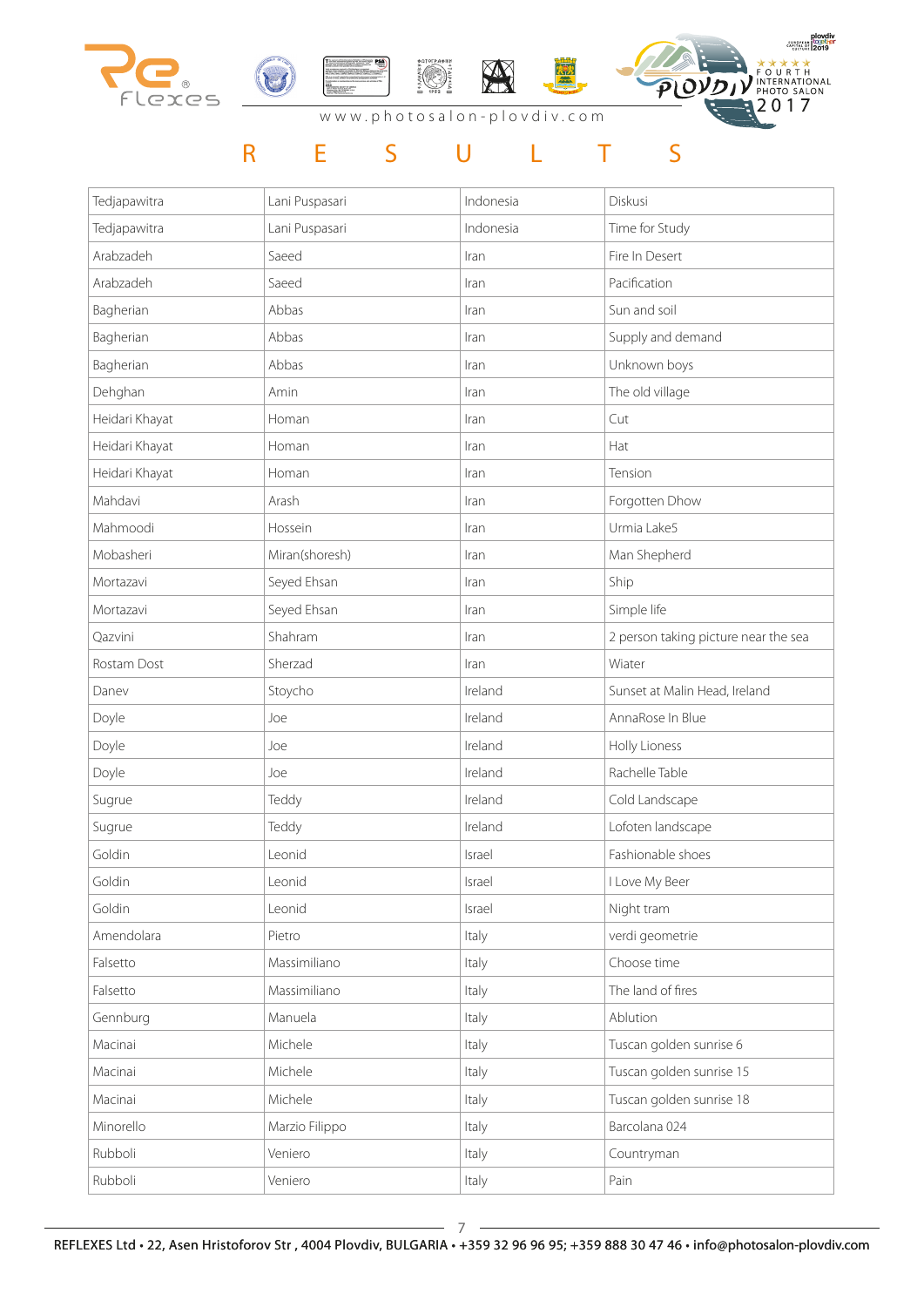





| Salice     | Francesca  | Italy       | Moroccan Shadows                |
|------------|------------|-------------|---------------------------------|
| Tommi      | Massimo    | Italy       | Cornflowers Wanted              |
| Tommi      | Massimo    | Italy       | Notte Magica                    |
| Tommi      | Massimo    | Italy       | La lezione volge al Termine     |
| Apsenieks  | Andris     | Latvia      | Never back down                 |
| Ribokaite  | Normante   | Lithuania   | Upstairs 3                      |
| Ribokaite  | Normante   | Lithuania   | Housewife                       |
| Cheang     | Sherman    | Macau       | Follow Me                       |
| Pun        | Tak Cheong | Macau       | Firework Dragon                 |
| Pun        | Tak Cheong | Macau       | Dynamic Modeling                |
| Pun        | Tak Cheong | Macau       | <b>Kicked Kick</b>              |
| Koh        | Yeokkian   | Malaysia    | Robber fly with prey 171        |
| Koh        | Yeokkian   | Malaysia    | A delicious meal 7              |
| Leong      | Soon Seng  | Malaysia    | hard working 38                 |
| Leong      | Soon Seng  | Malaysia    | hard working 92                 |
| Leong      | Soon Seng  | Malaysia    | lunch hour                      |
| Van Balken | Marcel     | Netherlands | Baywatch                        |
| Van Balken | Marcel     | Netherlands | Farewellletter                  |
| Birkelund  | Hans       | Norway      | The Sun in the Mountains 3.des. |
| Gronning   | Hakon      | Norway      | Glitter fish                    |
| Gronning   | Hakon      | Norway      | Lulu at entrance                |
| Upe-Vaage  | Sandra     | Norway      | Liene                           |
| Upe-Vaage  | Sandra     | Norway      | Life in a city                  |
| Al Busaidi | Samir      | Oman        | Lines30                         |
| Al Busaidi | Samir      | Oman        | Walking far away                |
| Jaskuła    | Jan        | Poland      | At the pond                     |
| Jaskuła    | Jan        | Poland      | By the lake                     |
| Jaskuła    | Jan        | Poland      | In the morning                  |
| Taborda    | Joao       | Portugal    | Flying in Color                 |
| Taborda    | Joao       | Portugal    | Jokes in Red                    |
| Nagy       | Lajos      | Romania     | Across the river                |
| Nagy       | Lajos      | Romania     | Field carpet                    |
| Nagy       | Lajos      | Romania     | Impressions 11                  |
| Nagy       | Lajos      | Romania     | Morning fly                     |
| Stanese    | Radu       | Romania     | Convicted to Five Senses        |
| Stanese    | Radu       | Romania     | Coincidentia Oppositorum        |
| Suloev     | Alexey     | Russia      | Aloft of Mars-USA Arizona       |